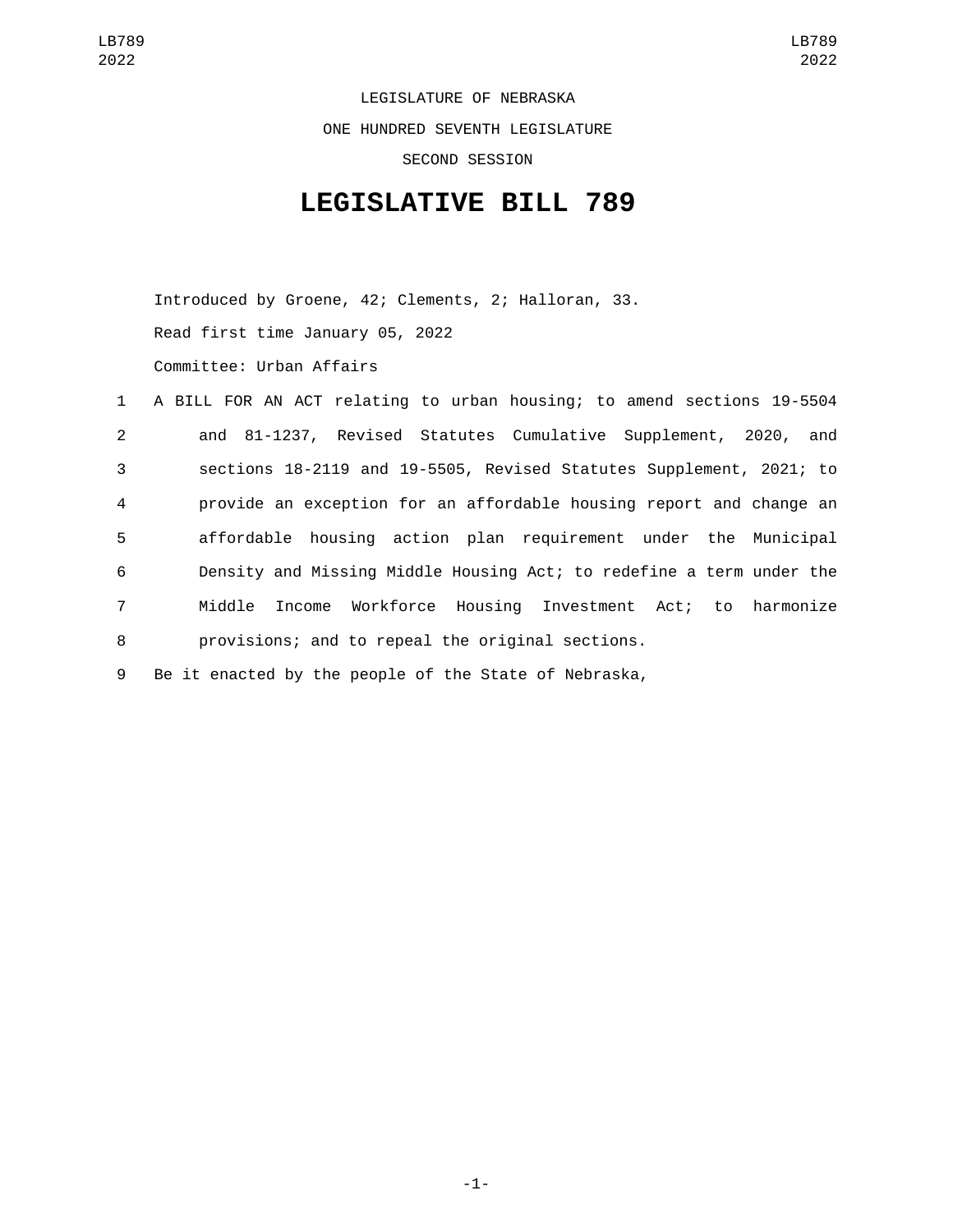Section 1. Section 18-2119, Revised Statutes Supplement, 2021, is 2 amended to read:

 18-2119 (1) An authority shall, by public notice by publication once each week for two consecutive weeks in a legal newspaper having a general circulation in the city, prior to the consideration of any redevelopment contract proposal relating to real estate owned or to be owned by the authority, invite proposals from, and make available all pertinent information to, private redevelopers or any persons interested in undertaking the redevelopment of an area, or any part thereof, which the governing body has declared to be in need of redevelopment. Such notice shall identify the area, and shall state that such further information as is available may be obtained at the office of the authority. The authority shall consider all redevelopment proposals and the financial and legal ability of the prospective redevelopers to carry out their proposals and may negotiate with any redevelopers for proposals for the purchase or lease of any real property in the redevelopment project area. The authority may accept such redevelopment contract proposal as it deems to be in the public interest and in furtherance of the purposes of the Community Development Law if the authority has, not less than thirty days prior thereto, notified the governing body in writing of its intention to accept such redevelopment contract proposal. Thereafter, the authority may execute such redevelopment contract in accordance with the provisions of section 18-2118 and deliver deeds, leases, and other instruments and take all steps necessary to effectuate such redevelopment contract. In its discretion, the authority may, without regard to the foregoing provisions of this section, dispose of real property in a redevelopment project area to private redevelopers for redevelopment under such reasonable competitive bidding procedures as it shall prescribe, subject 29 to the provisions of section 18-2118.

 (2) In the case of any real estate owned by a redeveloper, the authority may enter into a redevelopment contract providing for such

-2-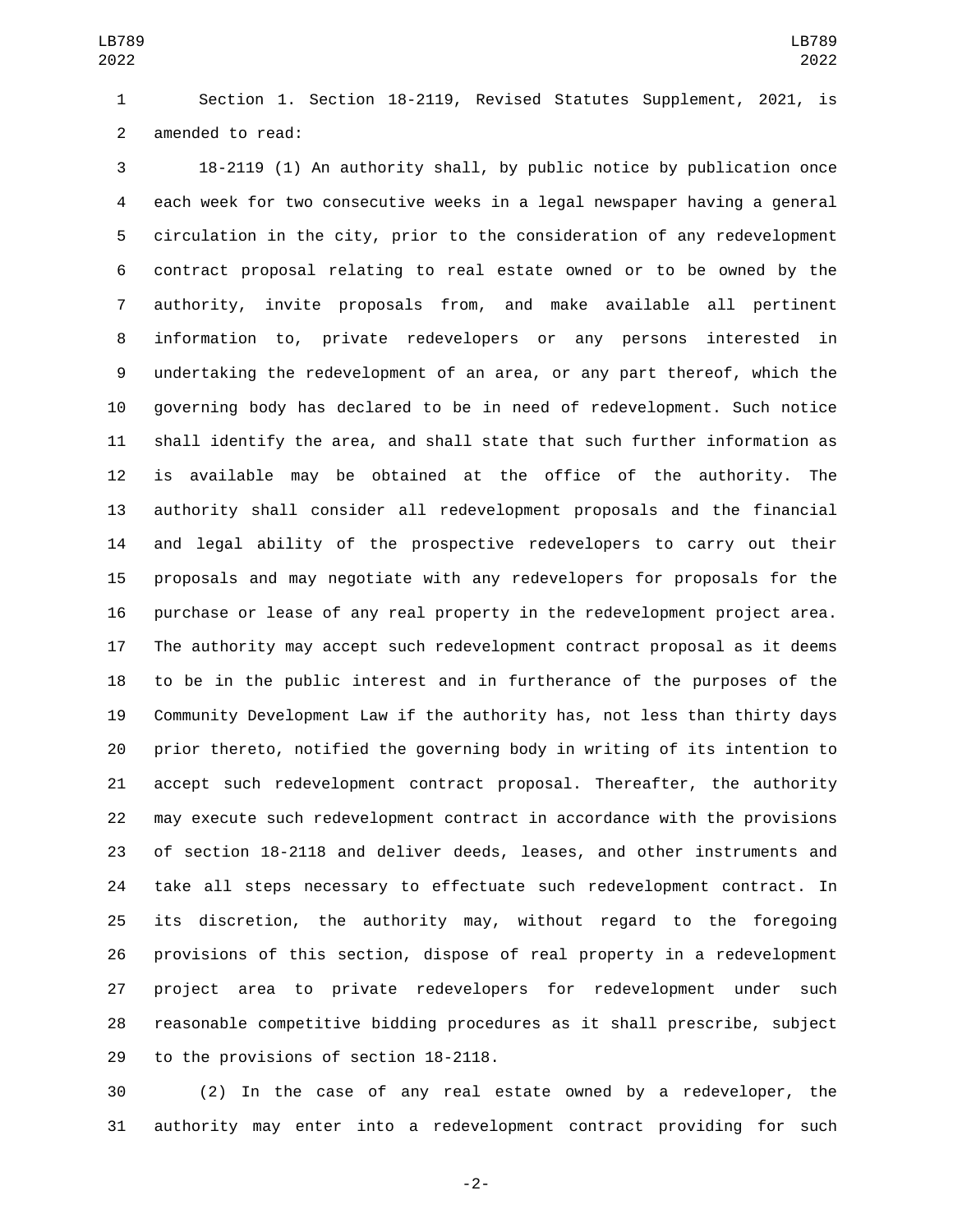undertakings as the authority shall determine appropriate. Any such redevelopment contract relating to real estate within an enhanced employment area shall include a statement of the redeveloper's consent with respect to the designation of the area as an enhanced employment area, shall be recorded with respect to the real estate owned by the redeveloper, and shall be binding upon all future owners of such real 7 estate.

 (3)(a) Prior to entering into a redevelopment contract pursuant to this section for a redevelopment plan that includes the division of taxes as provided in section 18-2147, the authority shall require the redeveloper to certify the following to the authority:

 (i) Whether the redeveloper has filed or intends to file an application to receive tax incentives under the Nebraska Advantage Act or the ImagiNE Nebraska Act for a project located or to be located within 15 the redevelopment project area;

 (ii) Whether such application includes or will include, as one of the tax incentives, a refund of the city's local option sales tax 18 revenue; and

 (iii) Whether such application has been approved under the Nebraska 20 Advantage Act or the ImagiNE Nebraska Act.

 (b) The authority may consider the information provided under subdivision (3)(a) of this section in determining whether to enter into 23 the redevelopment contract.

 (4) A redevelopment contract for a redevelopment plan or redevelopment project that includes the division of taxes as provided in section 18-2147 shall include a provision requiring that the redeveloper retain copies of all supporting documents that are associated with the redevelopment plan or redevelopment project and that are received or generated by the redeveloper for three years following the end of the last fiscal year in which ad valorem taxes are divided and provide such copies to the city as needed to comply with the city's retention

-3-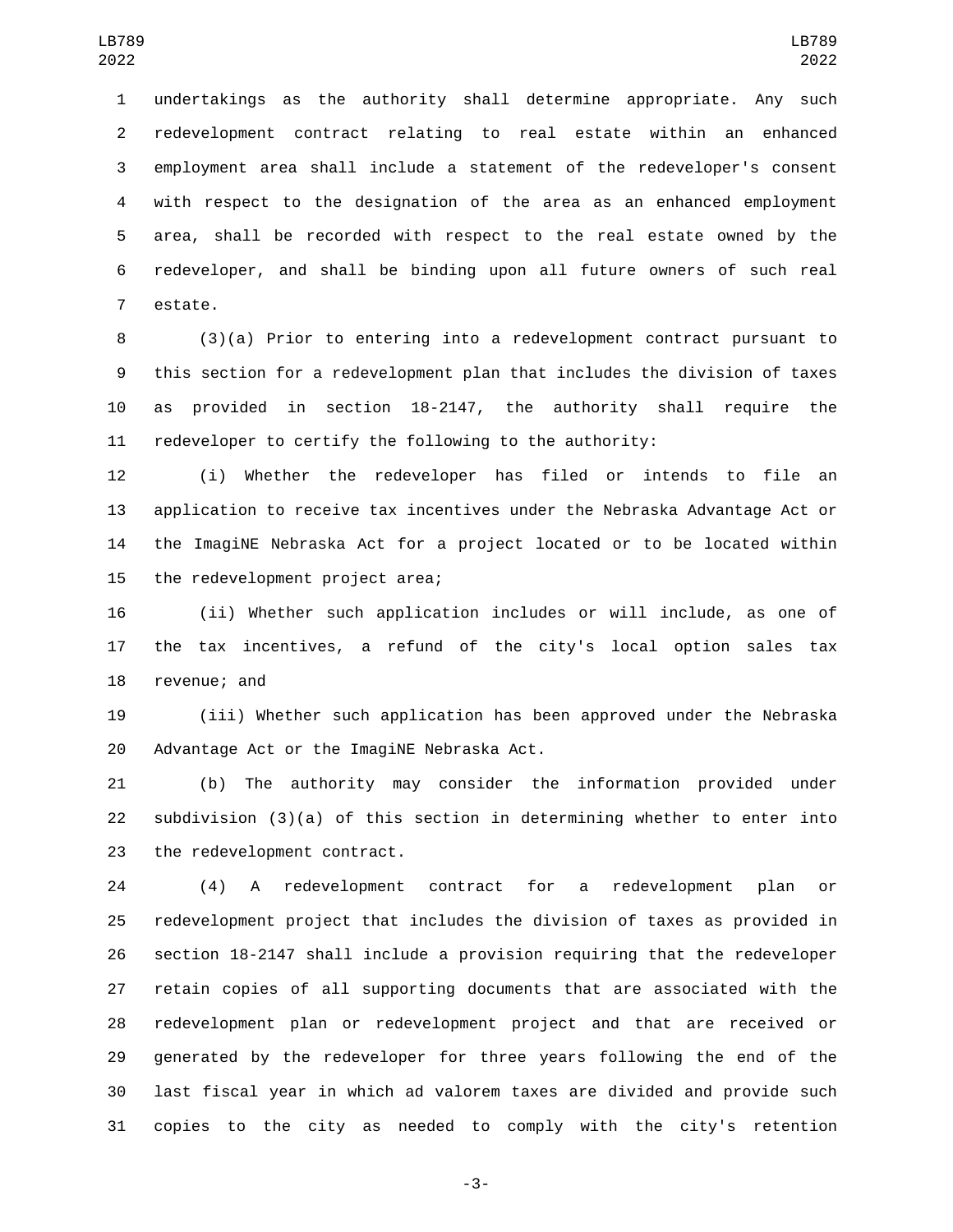requirements under section 18-2117.04. For purposes of this subsection, supporting document includes any cost-benefit analysis conducted pursuant to section 18-2113 and any invoice, receipt, claim, or contract received or generated by the redeveloper that provides support for receipts or 5 payments associated with the division of taxes.

 (5) A redevelopment contract for a redevelopment plan that includes the division of taxes as provided in section 18-2147 may include a provision requiring that all ad valorem taxes levied upon real property in a redevelopment project be paid before the taxes become delinquent in order for such redevelopment project to receive funds from such division 11 of taxes.

 (6) A redevelopment contract for a redevelopment plan or redevelopment project that includes the division of taxes as provided in section 18-2147 may include any additional requirements deemed necessary by the city to ensure that such plan or project complies with the city's comprehensive development plan, the city's affordable housing action plan **required** under section 19-5505, city zoning requlations, and any other reasonable planning requirements or goals established by the city.

 Sec. 2. Section 19-5504, Revised Statutes Cumulative Supplement, 20 2020, is amended to read:

 19-5504 (1) Except as provided in subsection (3) of this section, on On or before July 1, 2021, and by each July 1 every two years thereafter, each city shall electronically submit a report to the Urban Affairs Committee of the Legislature detailing its efforts to address the availability of and incentives for affordable housing through its zoning 26 codes, ordinances, and regulations.

(2) Such report shall include, but not be limited to:

 (a) An overview of the city's current residential zoning 29 requirements;

 (b) The percentage of areas in the city zoned for residential use which permit the construction of multifamily housing and middle housing;

-4-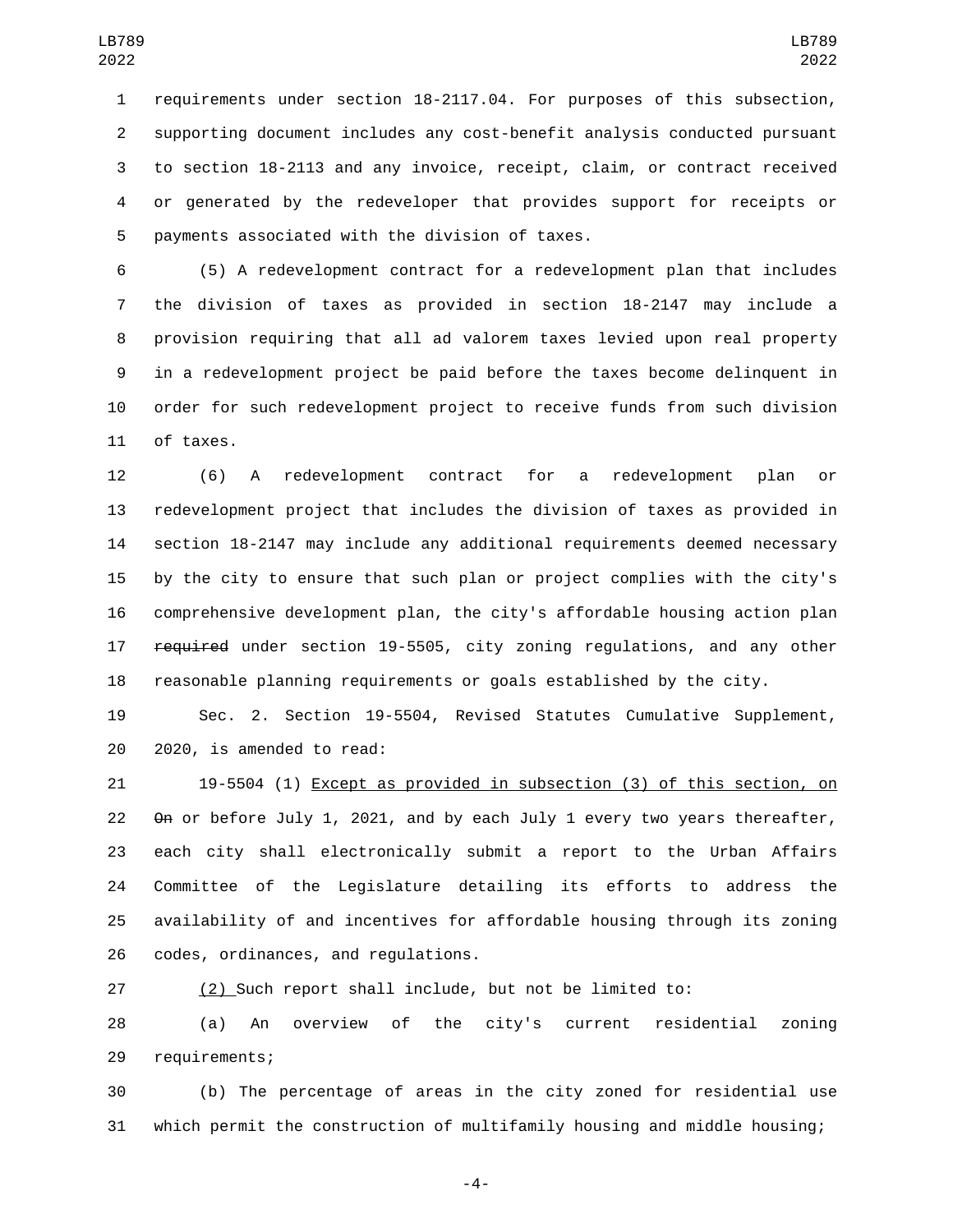(c) A breakdown of new residential construction in the city over the previous five years, including the percentage of such construction that was single-family housing, multifamily housing, and middle housing;

 (d) A breakdown of residential units annexed by the city over the previous five years, including the percentage of such units that were single-family housing, multifamily housing, and middle housing;

(e) An estimate of the per-unit cost of housing in the city;

 (f) Whether such zoning codes, ordinances, and regulations provide for density bonuses or other concessions or incentives which encourage residential density, and the frequency with which such bonuses, 11 concessions, or incentives are utilized;

 (g) Whether such zoning codes, ordinances, and regulations allow the 13 construction of accessory dwelling units;

 (h) What incentives the city applies to encourage the development of affordable housing, including both direct incentives and regulatory 16 relief;

 (i) A demographic analysis of the city with trends and estimates of the housing need classified by housing type and price range; and

 (j) Efforts to adopt an affordable housing action plan described in 20 as required under section 19-5505.

 (3) This section does not apply to a city with a population of less 22 than fifty thousand inhabitants.

23  $(4)$   $(2)$  The Urban Affairs Committee of the Legislature may require any city subject to the requirements of this section to present its 25 report to the committee at a public hearing.

 Sec. 3. Section 19-5505, Revised Statutes Supplement, 2021, is 27 amended to read:

28 19-5505  $(1)(a)$   $(1)$  On or before January 1, 2023, each city with a population of fifty thousand or more inhabitants shall adopt an 30 affordable housing action plan.

(b) Each On or before January 1, 2024, each city with a population

-5-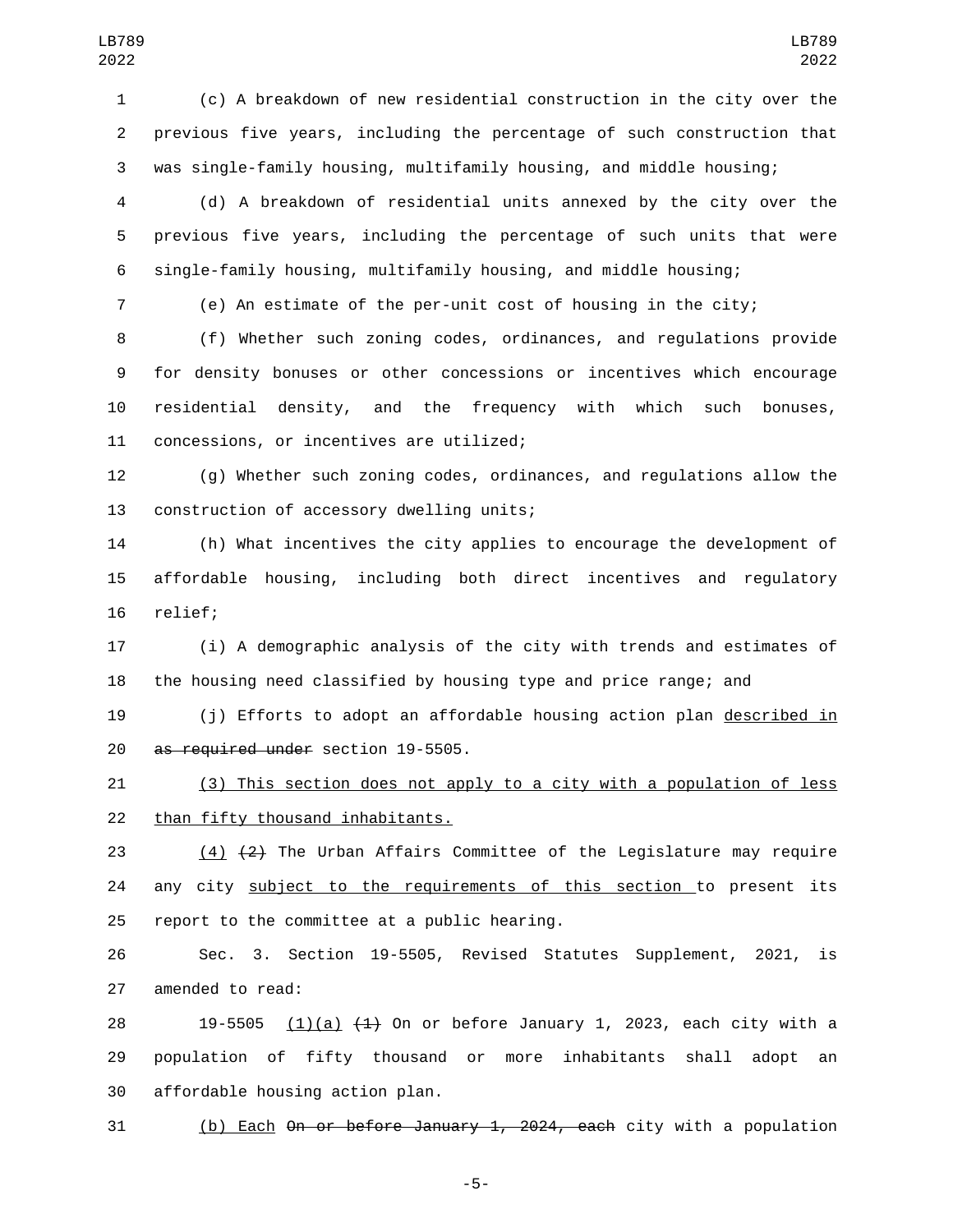1 of less than fifty thousand inhabitants may shall adopt an affordable 2 housing action plan at any time.

3 (2) Such action plan shall include, but not be limited to:

 (a) Goals for the construction of new affordable housing units, including multifamily housing and middle housing, with specific types and numbers of units, geographic locations, and specific actions to encourage the development of affordable housing, middle housing, and workforce 8 housing;

9 (b) Goals for a percentage of areas in the city zoned for 10 residential use which permit the construction of multifamily housing and 11 middle housing;

 (c) Plans for the use of federal, state, and local incentives to encourage affordable housing, middle housing, and workforce housing, including the Affordable Housing Trust Fund, the Local Option Municipal Economic Development Act, tax-increment financing, federal community development block grants, density bonuses, and other nonmonetary 17 regulatory relief; and

18 (d) Updates to the city's zoning codes, ordinances, and regulations 19 to incentivize affordable housing.

20  $(3)$   $(2)$  An affordable housing action plan described in required 21 under subsection  $(2)$   $(1)$  of this section may be adopted as part of a 22 city's comprehensive plan or as a separate plan.

23 (4) (3) Any city described in subdivision (1)(a) of this section 24 which fails to adopt an affordable housing action plan as required under 25 subsection (1) of this section shall be required to allow the development 26 of:

27 (a) Middle housing in all areas in the city zoned for residential 28 use that allow for the development of detached single-family dwellings; 29 and

30 (b) A duplex on each lot or parcel zoned for residential use that 31 allows for the development of detached single-family dwellings.

-6-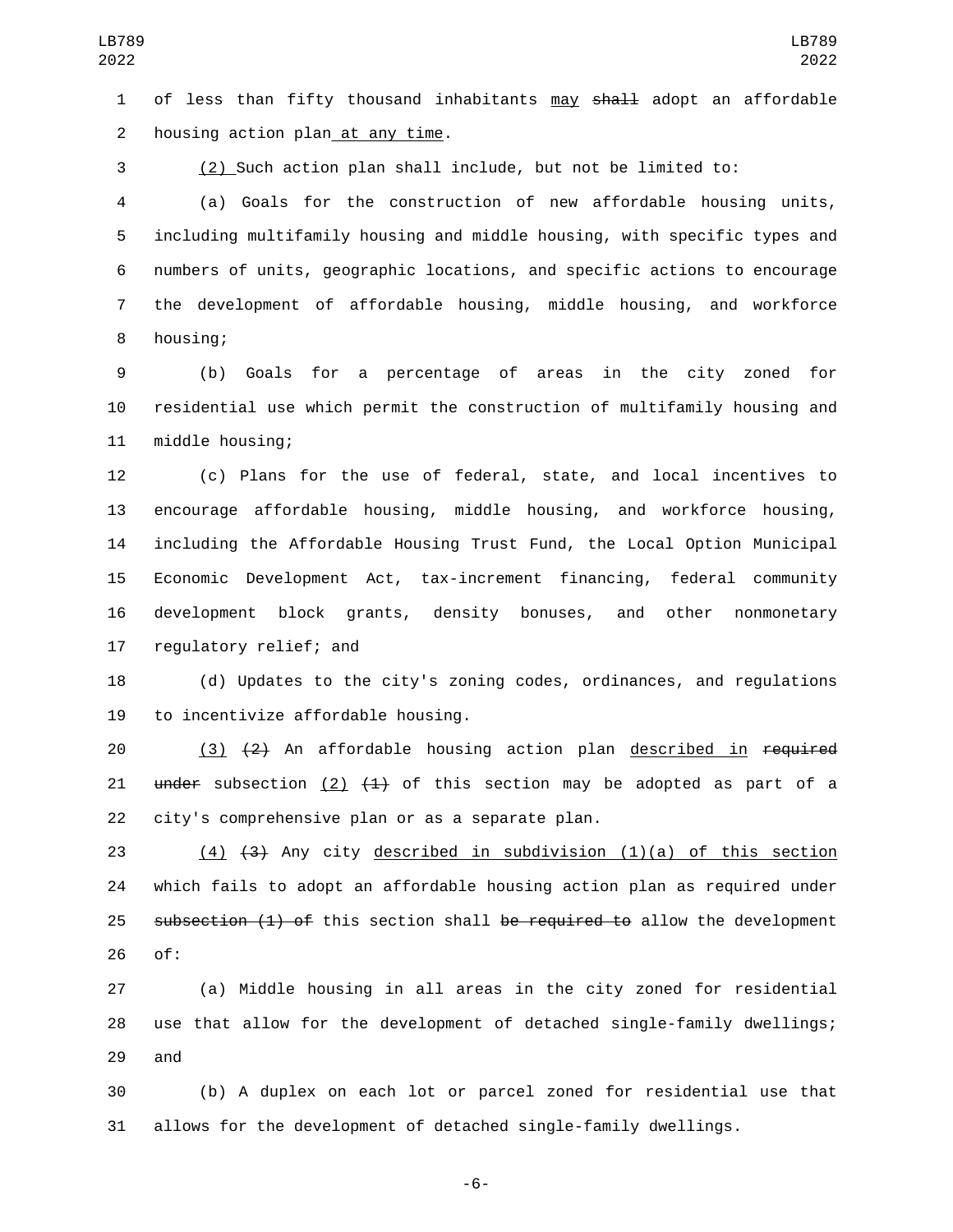(5) (4) A city described in subdivision (1)(a) of this section shall amend any building zoning ordinances or regulations as needed to comply 3 with subsection  $(4)$   $(3)$  of this section.

 Sec. 4. Section 81-1237, Revised Statutes Cumulative Supplement, 5 2020, is amended to read:

 81-1237 For purposes of the Middle Income Workforce Housing 7 Investment Act:

(1) Department means the Department of Economic Development;

(2) Director means the Director of Economic Development;

 (3) Eligible activities of a workforce housing investment fund 11 means:

 (a) New construction of owner-occupied housing in a neighborhood and community with a demonstrated need for housing that is affordable and attractive to first-time homebuyers, middle-income families, and the 15 emerging workforce;

 (b) Substantial repair or rehabilitation of dilapidated housing 17 stock; or

(c) Upper-story housing development for occupation by a homeowner;

 (4) HOME funds means funds awarded as formula grants under the HOME Investment Partnerships Program administered by the United States 21 Department of Housing and Urban Development;

 (5) Matching funds means dollars contributed by individuals, businesses, foundations, local and regional political subdivisions, or other nonprofit organizations to a workforce housing investment fund administered by a nonprofit development organization;

 (6) Nonprofit development organization means a regional or statewide nonprofit development organization approved by the director;

 (7) Qualified activities include purchase guarantees, loan guarantees, loan participations, and other credit enhancements related to eligible activities of the workforce housing investment fund;

(8) Qualified investment means a cash investment in a workforce

-7-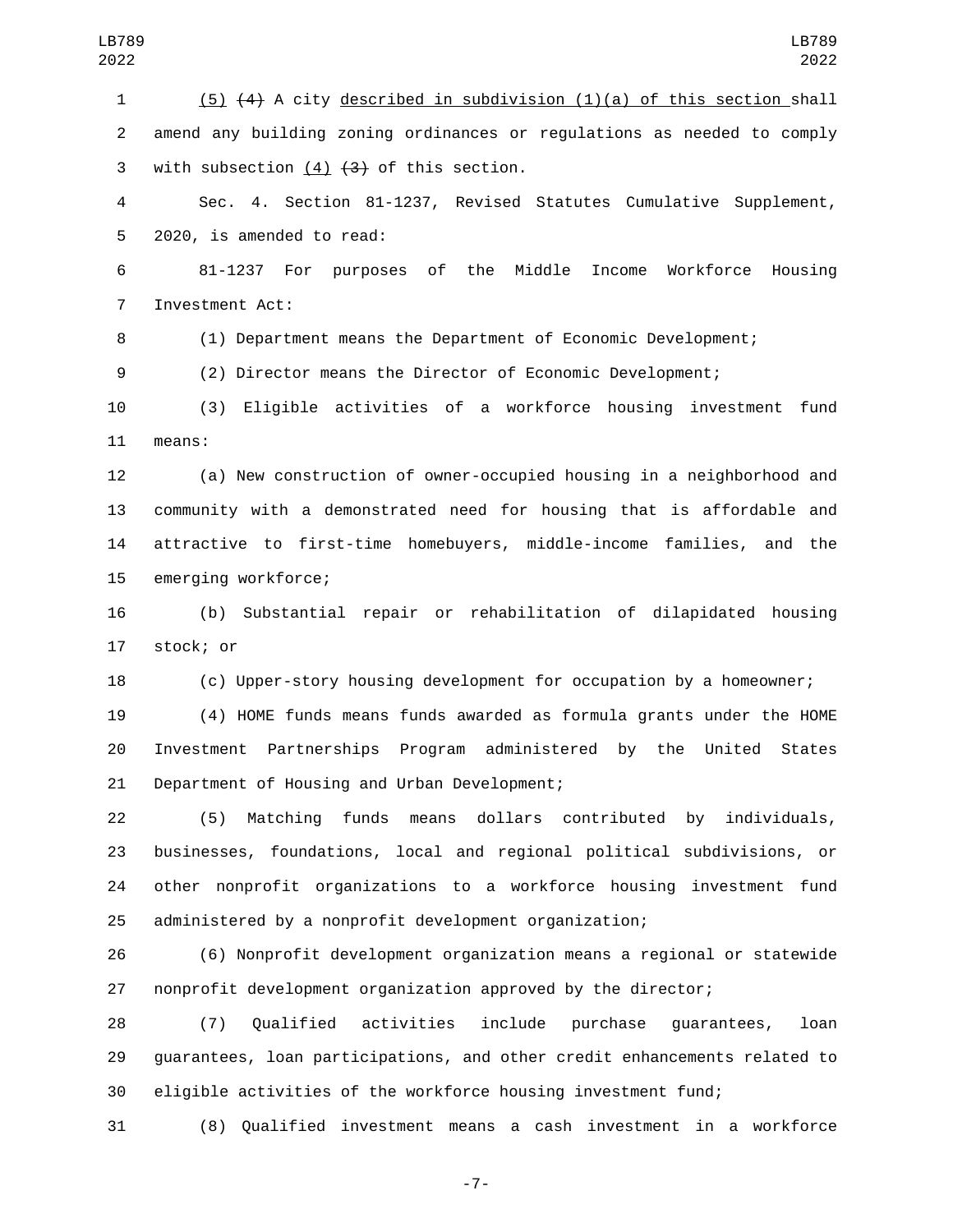housing investment fund administered by a nonprofit development organization;2

3 (9) Urban community means any area that is:

 (a) In a county with a population greater than fifty one hundred thousand inhabitants as determined by the most recent federal decennial 6 census; and

 (b) Within a qualified census tract as described in 26 U.S.C. 42(d) (5)(B), as such section existed on January 1, 2020;

9 (10) Workforce housing means:

 (a) Owner-occupied housing units that have an after-construction appraised value of at least one hundred twenty-five thousand dollars but not more than two hundred seventy-five thousand dollars. For purposes of this subdivision (a) and subdivision (b) of this subsection, housing unit after-construction appraised value shall be updated annually by the department based upon the most recent increase or decrease in the Producer Price Index for all commodities, published by the United States 17 Department of Labor, Bureau of Labor Statistics;

 (b) Owner-occupied housing units for which the cost to substantially rehabilitate such units exceeds fifty percent of a unit's before- construction assessed value, and the after-construction appraised value is at least one hundred twenty-five thousand dollars but not more than 22 two hundred seventy-five thousand dollars;

(c) Upper-story housing for occupation by a homeowner; and

 (d) Housing that does not receive federal or state low-income housing tax credits, community development block grants, HOME funds, or 26 funds from the Affordable Housing Trust Fund; and

 (11) Workforce housing investment fund means a fund that has been created by a nonprofit development organization and certified by the director to encourage development of workforce housing in urban communities.30

Sec. 5. Original sections 19-5504 and 81-1237, Revised Statutes

-8-